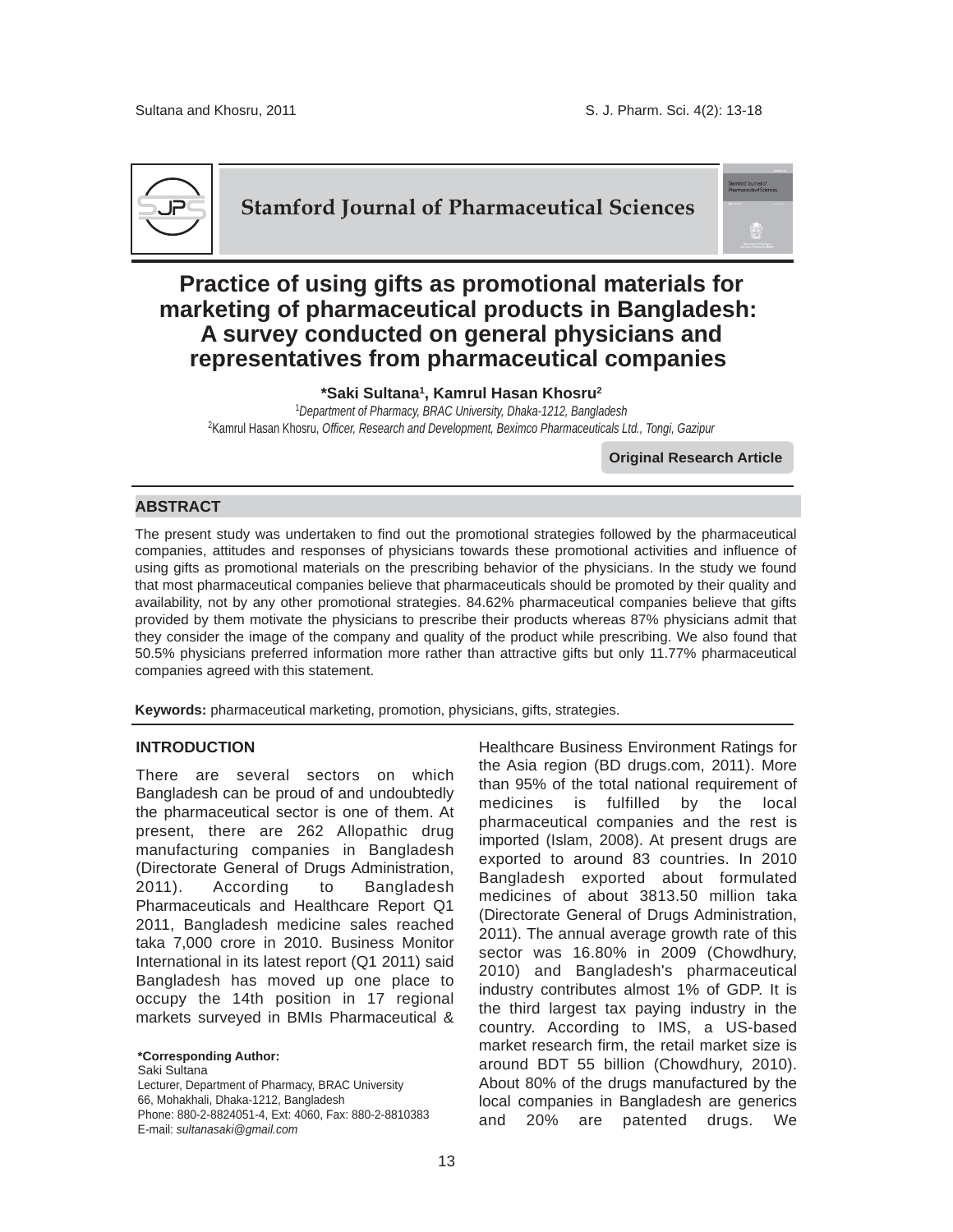| Type of gifts                            | <b>Physicians</b> | <b>Companies</b> | Percentage of<br>physicians (%) | Percentage of<br>companies (%) | <b>Deviation</b><br>(%) |
|------------------------------------------|-------------------|------------------|---------------------------------|--------------------------------|-------------------------|
| Desk item                                | 58                | 9                | 29                              | 52.94                          | 23.94                   |
| Household & personal                     | 41                | 6                | 20.5                            | 35.29                          | 14.79                   |
| Patient care leaflet or<br>informational | 101               |                  | 50.5                            | 11.77                          | 38.73                   |
| Total                                    | 200               | 17               | 100%                            | 100%                           |                         |

|                          |  | Table 1: Comparative study of the preference of gift items by physicians and |  |  |  |  |  |  |  |  |  |  |
|--------------------------|--|------------------------------------------------------------------------------|--|--|--|--|--|--|--|--|--|--|
| pharmaceutical companies |  |                                                                              |  |  |  |  |  |  |  |  |  |  |

manufacture about 450 generic drugs for 5,300 registered brands having 8,300 different forms of dosages and strengths. It is a matter of pride that Bangladesh is the top generic medicine producer among the 48 least developed countries in the world, with a 70.9% share in terms of total sales (WHO, 2004). Although we have made a substantial progress in drug manufacturing but there are some factors that are affecting the total health care system badly of our country. Irrational use of drugs, inappropriate prescribing, inadequate access to essential drugs, and uncontrolled price of medicines are among some of those major problems (Islam, 2006).

The local pharmaceutical market of Bangladesh is increasing day by day. Its promotional budget is booming due to bullfight competition and no market segregation among too many companies. Now-a-days pharmaceutical promotion attracts the attention of the people due to ambiguous and irrational prescriptions of pharmaceuticals by many physicians. Unethical marketing of drugs is quite common in Bangladesh. Major unethical practices observed in our pharmaceutical marketing include off-label promotion of drugs, delivery of misinformation about the product, evasion of contraindications, exaggeration of efficacy, and underestimating the adverse effects (Chowdhury et al. 2006, Islam, 2008). Actually, there has been no proper drug use study in the country (Chowdhury, 2005). Indiscriminate uses of clinically inappropriate and inefficient medicines are a serious problem here. More than 50% of the medicines in Bangladesh are inappropriately prescribed, dispensed or sold (Chowdhury et al, 2006). It has become a big question whether the physicians are influenced by the promotion by pharmaceutical companies or not. In this study we wanted to find out the behavior of the physicians towards the gifts that they receive from the pharmaceutical companies and the behavior and strategy of the pharmaceutical companies to promote their products. Specifically the study was conducted to find out the promotional strategy in Bangladesh pharmaceutical market. The study was also focused to understand whether the gifts played a vital role in promotional strategy or gifts could motivate physicians in their prescribing behavior.

# **MATERIALS AND METHODS**

The focus of this study was physicians' attitudes surrounding the 'gift relationship' between pharmaceutical companies and physicians. Randomly selected 17 pharmaceutical companies of Bangladesh and 200 practicing physicians of Dhaka, Sylhet and Rangamati comprised the study population. Designations of the contact persons of the pharmaceutical companies were assistant manager or senior product executive or product executive. The study was conducted from August 2009 to February 2010.

To get the best knowledge on the purpose of the study, the survey method was taken as the better way to communicate with the pharmaceutical companies and physicians than any other option. As the physicians and the contact persons of pharmaceutical companies were unwilling to disclose their identity, it was not disclosed.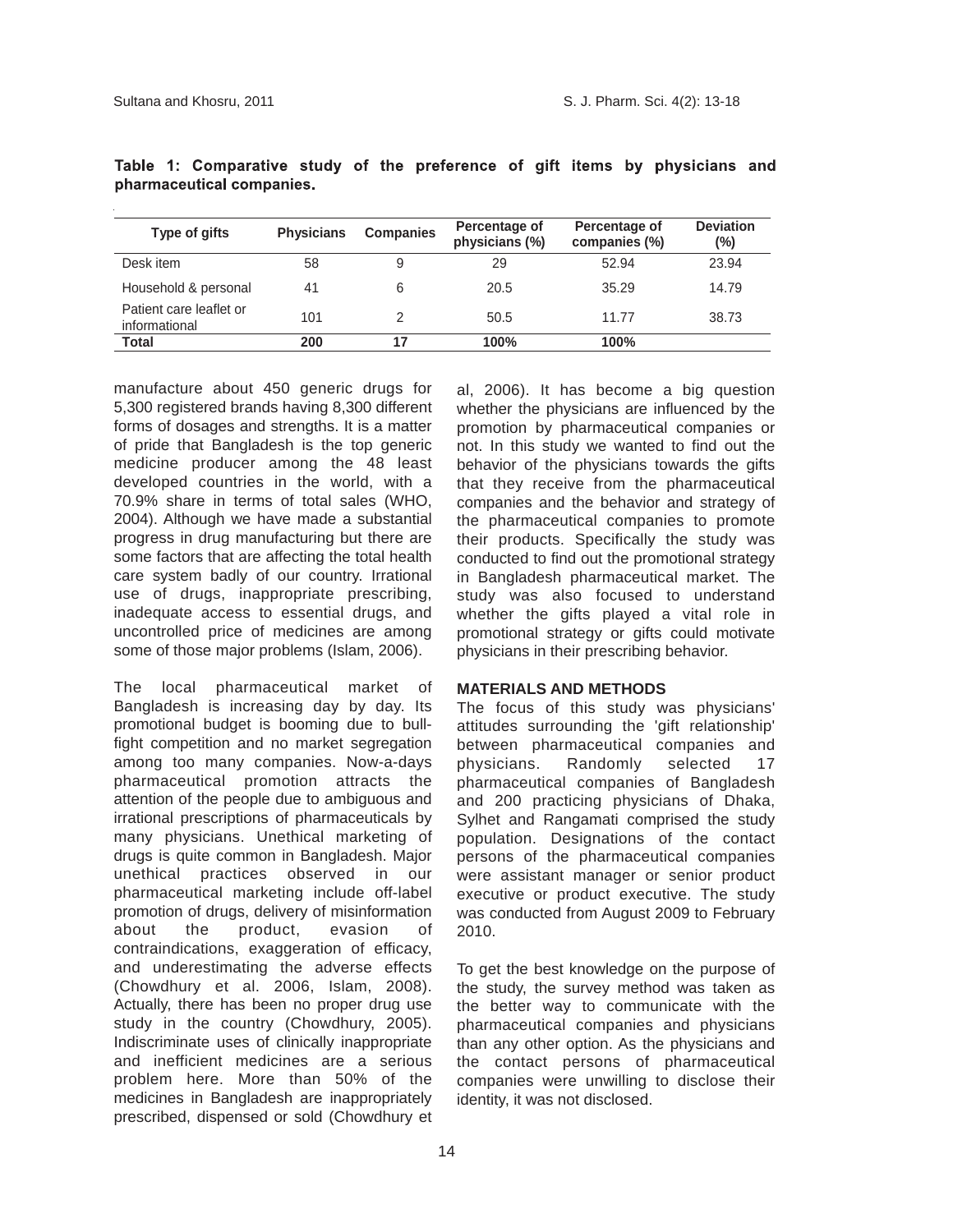

**Figure 1: Physicians' preference for promotional materials.**

The survey instruments used in this study were two separate questionnaires for physicians and pharmaceutical companies. Physicians were given some multiple choice questions and requested to write down the probable answers that they liked most that helped them to prescribe a product. A same type but separate questionnaire was given to each company under study. Based on the responses received from the physicians and pharmaceutical companies, no changes were deemed necessary in the final questionnaire.

All data input, format, transformation and analyses were performed using Microsoft Excel®.



**Figure 2: Physicians' preference towards frequency and type of receiving gifts.**

# **RESULTS AND DISCUSSION**

In our survey, it was found that most of the physicians (53.5%) preferred literature, 29.5% preferred gifts and the rest 21% preferred sample as promotional materials (Figure 1).

As our intention was to find out the motivation of prescribing attitude of the physicians by the gift items, we asked them about the type of gifts that they liked most to receive from the companies. 47% of them answered for patient care leaflets, 32% for desk items and the rest 21% for household gifts. This result indicated that most of the physicians preferred information and desk items from the pharmaceutical companies rather than household items. 85% physicians thought that



**Figure 3: Physicians' preference for gift items.**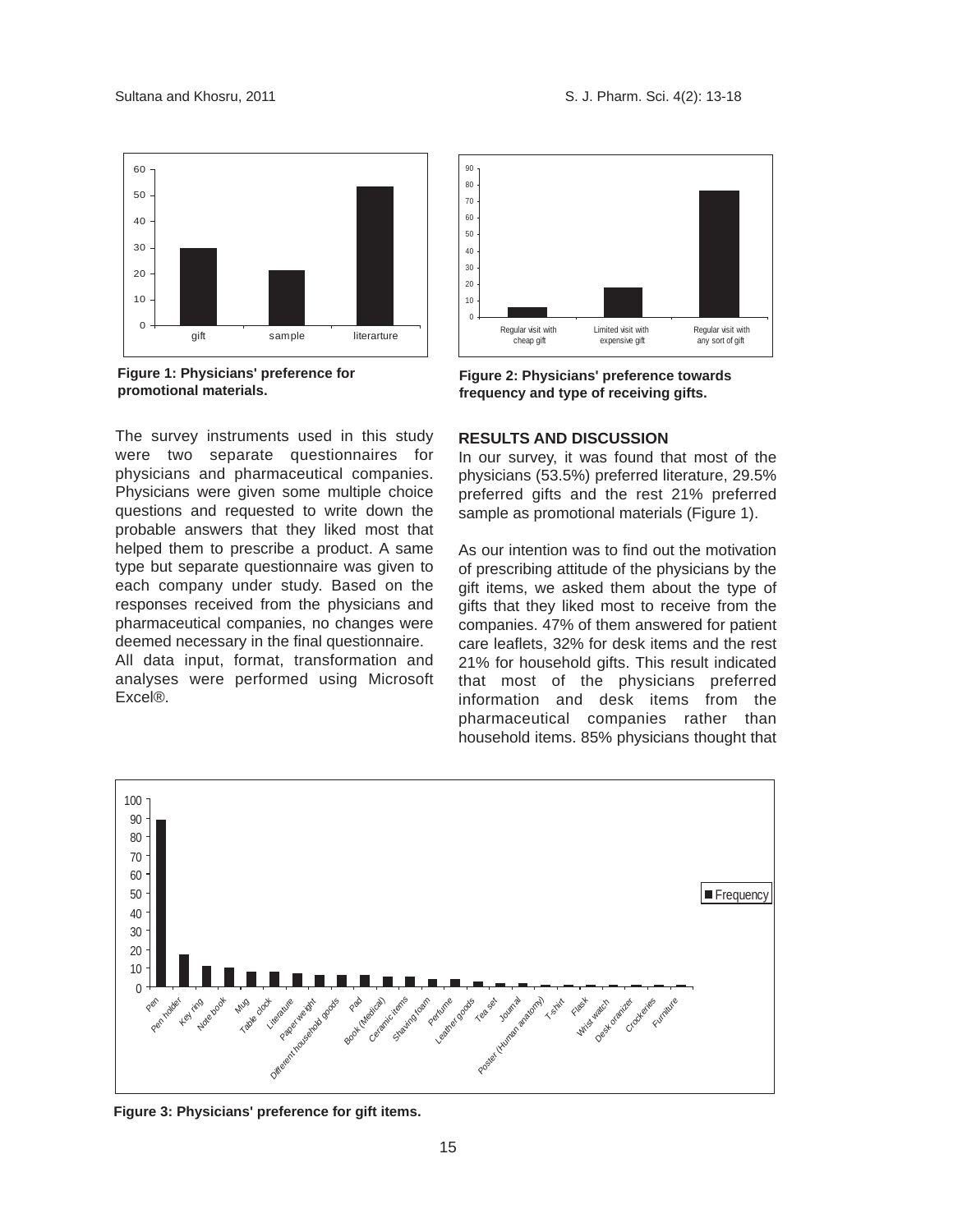

**Figure 4: Percentage of the prescriptions influenced by the gift items.**

gifts were helpful to remember the brand name. 78% physicians told that they were satisfied with the type and quality of gifts provided by the pharmaceutical companies. 88.5% physician supported indication oriented gifts because these helped them to remember the positioning of the brand. When the physicians were asked about their preferable way and frequency of receiving gifts, most of them did not like regular visits of pharmaceutical company representatives (PCR) with cheap gifts. It was annoying to them. Another interesting result was that physicians also did not like limited visits with expensive gifts.

Most of them (76%) liked regular visits with any sort of gift, 17.5% preferred limited visits with expensive gifts and only 6% preferred regular visits with cheap gifts (Figure 2).

This result indicated that they liked to be remembered or to be updated with information by the company. Physicians were aware of the quality of the pharmaceuticals. 87% of them admitted that they considered image of the company and quality of the product while prescribing and 13% told that they were motivated by the costly gifts provided by the company. 70% of them continued prescribing the pharmaceutical products even if the company had terminated the promotion (gift) of the product .We asked physicians to write down the name of the gifts that they preferred most and thus we found a long list. The most common and preferable gift items are shown in figure 3.

In order to get the information about the gift items that the pharmaceutical companies offer to physicians as promotional materials, we also had a survey on the companies' attitude, thoughts and strategy about such promotions.

In our study we found that 82.4%<br>pharmaceutical companies thought pharmaceutical companies pharmaceutical marketing different from the conventional one. 52.9% companies believed



**Figure 5: Attitude of physicians' & pharmaceutical companies towards gift items.**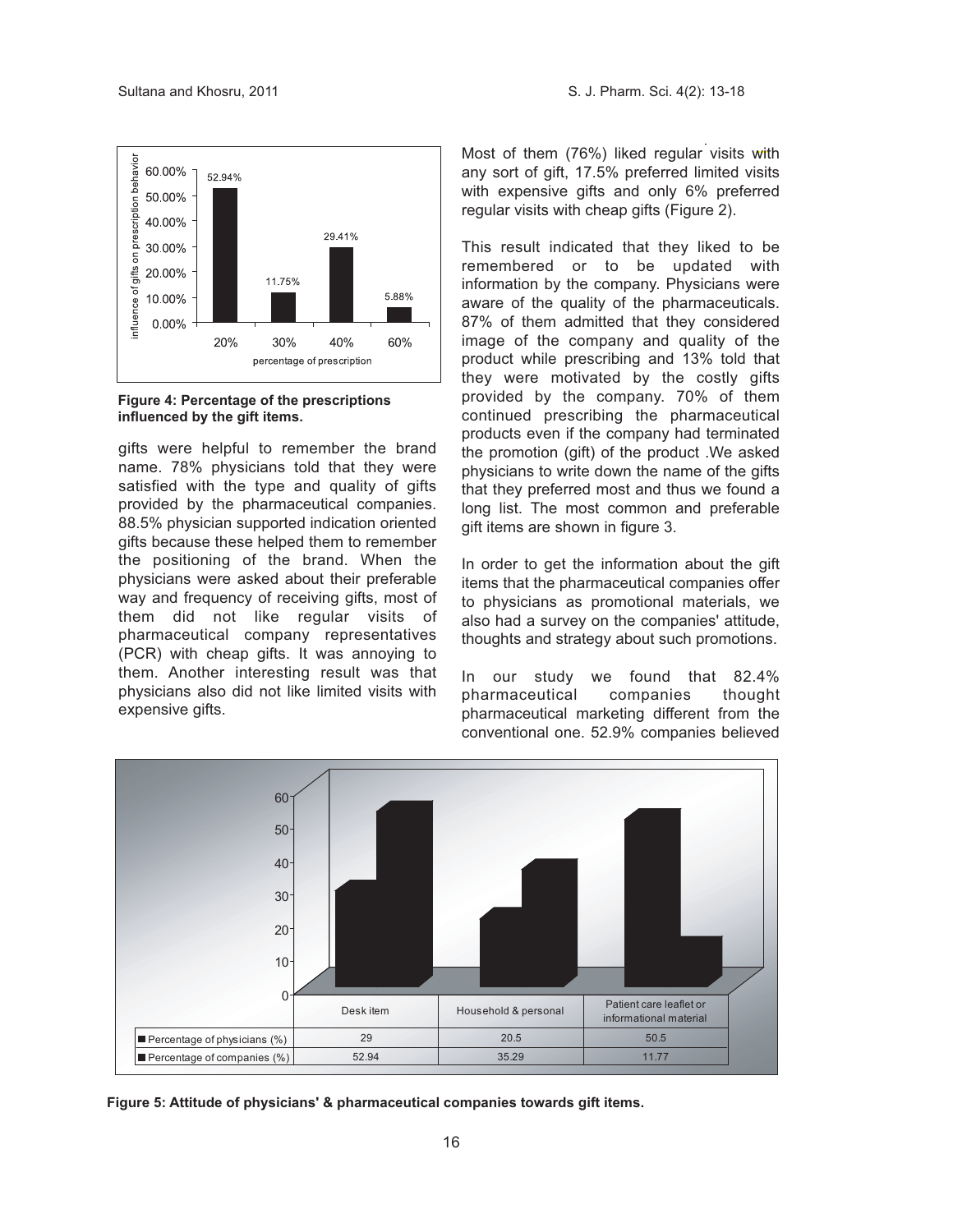

 **Figure 6: Preference of pharmaceutical companies for gift items.**

that ideally pharmaceuticals should be promoted by their quality and availability, not by any other promotional strategy. Only 11.7% companies thought that promotional strategy should be followed maintaining high quality of the product and making it available for the patients. According to 76.5% companies, it was beneficial economically for the company to follow their own promotional strategy. 58.8% companies told that promotional costs did not increase the maximum retail price of their products. 52.94% of the pharmaceutical companies thought that the promotion of pharmaceuticals depended on promotional materials. None followed the strategy of only one gift or sample or literature. It may be due to failure of the single material strategy in promotion. 46.15% companies preferred the use of sample with literature for promotion. The rest (53.85%) preferred gifts with sample (23.08%) or gifts with literature (30.77%). Most (84.62%) pharmaceutical companies believed that gifts could motivate physicians to prescribe a product. They also thought that costly gifts were more motivational and 70.59% pharmaceutical companies supported this statement. This anomaly became clear when the question was about prescription behavior of physicians. 52.94% companies thought that only 20% prescription behavior could be influenced by gifts and 29.41% companies believed that 40% prescription behavior of physicians were influenced by gift items (Figure 4).

Most of the pharmaceutical companies thought that desk items might be more fruitful in promotion because physicians spent huge time in their desk and thus 52.94% pharmaceutical companies preferred desk items. Informational items were not popular (11.77%) to the companies. It may be due to failure of such items to attract the attention of physicians to the brand. The rest (35.29%) liked household & personal use gift items (Table 1, Figure 5). So it was clear that companies evaluate physicians' attention towards attractive gifts before selecting gift items. It is also observed from Table 1 and Figure 5 that physicians emphasized more on information (50.5%) and then on desk items (29%).

We asked persons from different companies to write down the name of some gift items that they found popular to the physicians. By this way a big list was found. Among them pen, pad, desk organizers, bag, crockeries were some most common ones (Figure 6).